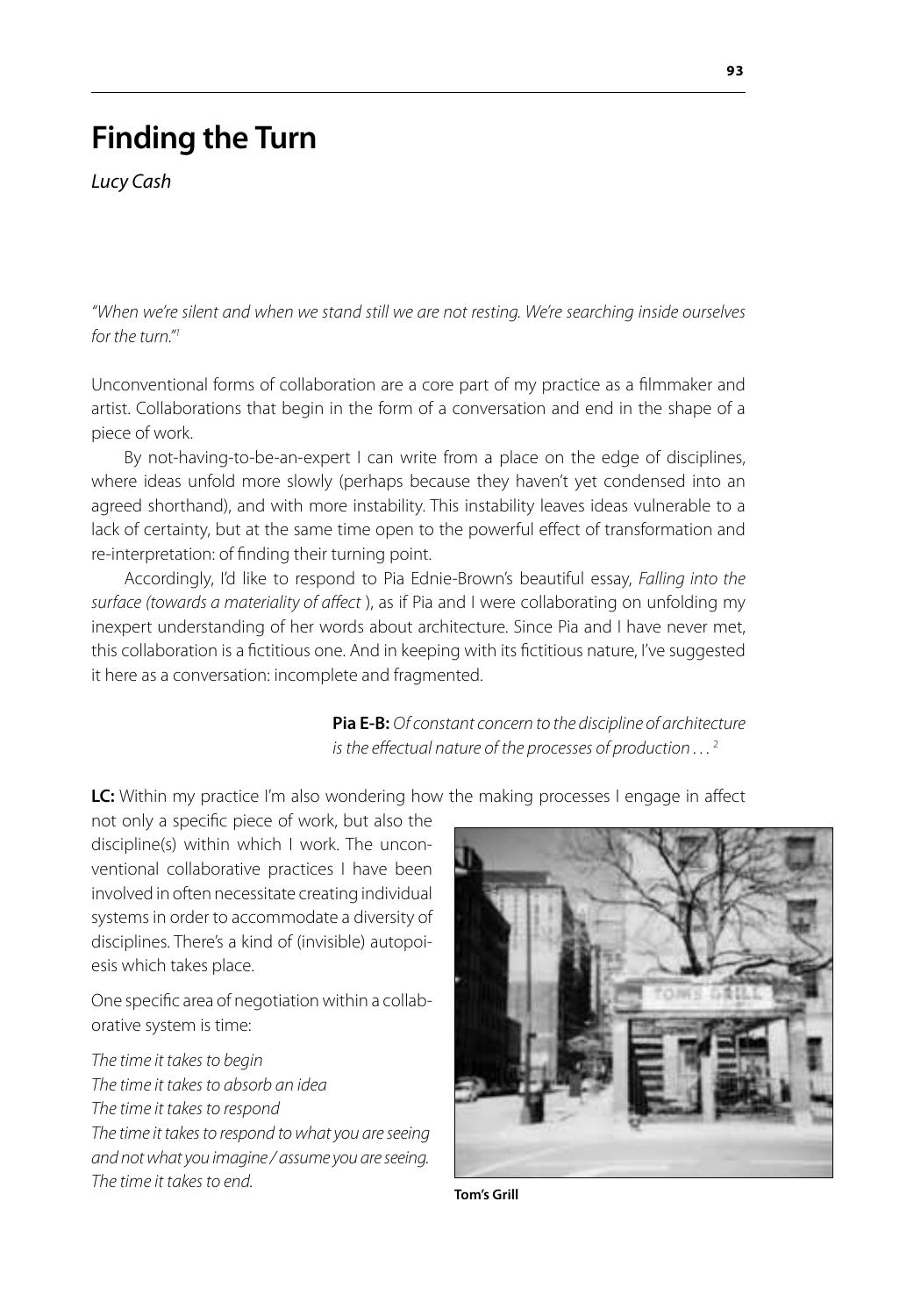All of this negotiation of time is often hidden and of unexpected duration. I'm thinking about the fact that a building as an event is a long way away from the ephemerality of a performance as event. Not to deny the building as a kind of stage—where people enter and exit and multiple choreographies unfold simultaneously, but rather buildings themselves are (usually) far from ephemeral. And although their surfaces may wear, it's rare to perceive the shifts and adjustments of a building at the molecular level. Yet in his microlecture, *The Example of Glass*, Goulish does reveal exactly that:

What is glass? Until recently, glass was considered a mostly transparent solid. It behaved like a solid; if struck, it shattered. But then in the ancient cathedrals of Europe it was observed that the tops of windows let in more light than the bottoms. A simple measurement proved that a window of once uniform thickness had grown thicker at the bottom and thinner at the top. Only one explanation exists for this phenomenon. Glass flows in the direction of the pull of gravity, exhibiting the behaviour of a liquid. Thus one cannot conclusively define glass without the inclusion of time. $3$ 

This first photo shows a Polaroid image that I took in 2003 when I was living and working in Chicago. I used to walk past this tree every day on my way to work, travelling south to north up Dearborne Avenue. At first I used to see the phenomenon of tree and building as a tree growing through the space of an erstwhile roof. Then I began to realise that such a reading relies on a linear logic that imagines the decline of Tom's business, a subsequent dereliction of Tom's building and finally the space for a tree. It could also be possible that Tom's Grill was never a grill business and in fact only ever a "frame" for the tree inside this structure of brickwork. Perhaps, in fact, this tree has a name and the name of this tree is: "Tom's Grill."

If I can postpone the certainty of a logic based on a linear reading of time, then I open up the possibility of other readings of things called trees and buildings. Admittedly this is easier for me to see in relation to my own practice than if I think about the practice of architecture. Making moving image works, for instance, allows the possibility that what was the



middle becomes the beginning, and what was the beginning becomes the end. Time can run in more than one direction in a film.

> **Pia E-B:** . . . *Design and construction processes are always insinuated in the building itself. As that which steers their formation, they are never not expressed even if unconsciously . . .* <sup>4</sup>

**LC**: The unconscious "expression" of process, as you mention, is visible in each piece or project itself, and also, within my practice, in the kinds of relationships that are opened up around each piece. For instance, via an invitation extended by Independent Dance, and alongside four other artists—Becky Edmunds, **Berlin Station Gill Clarke, Claudia Kappenberg and Chirstinn**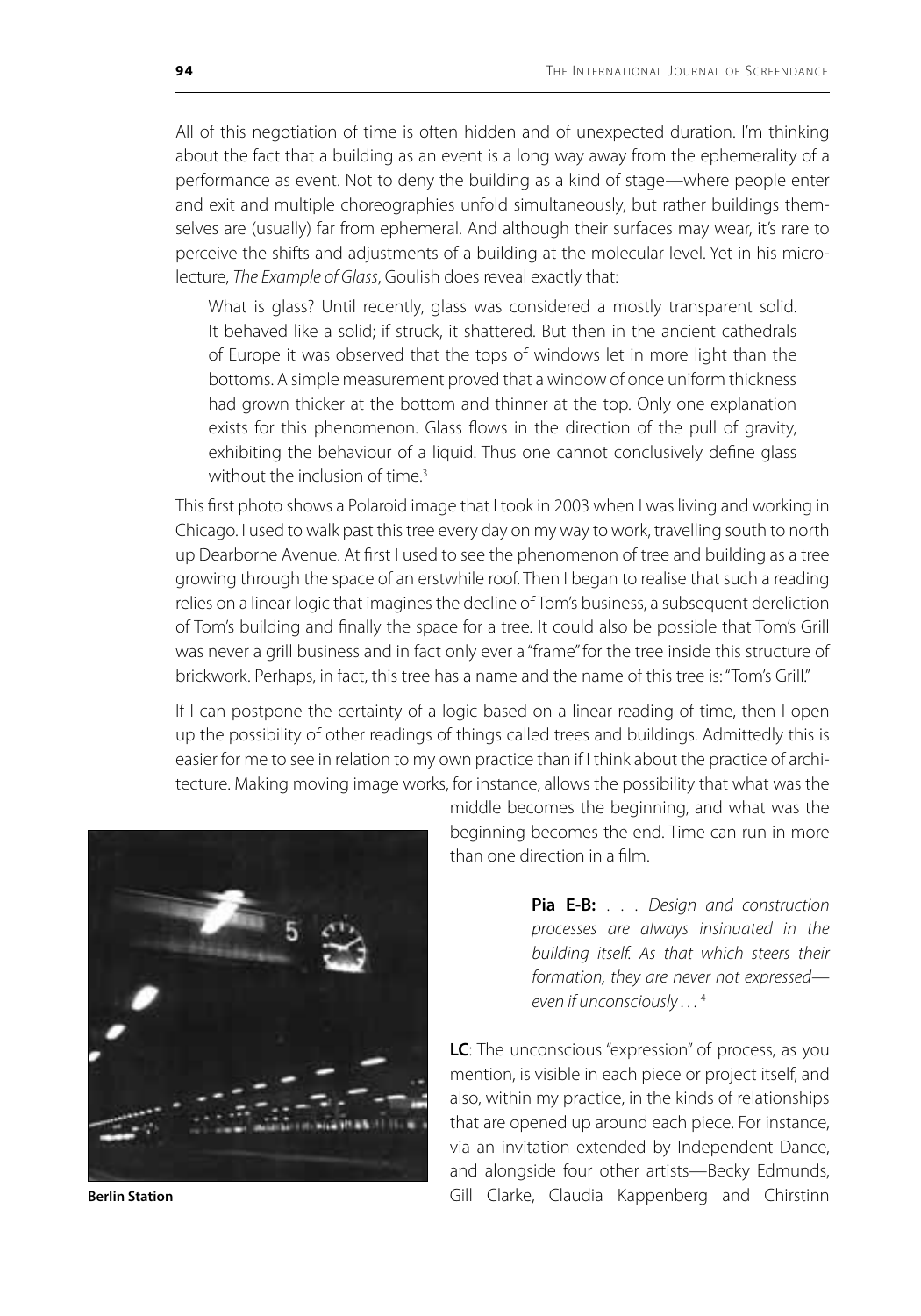Whyte—I co-curated a hybrid event, part festival, part exhibition, called *What If* . . . <sup>5</sup> which was held at the Siobhan Davies Studios in London. As a group of artists (and "inexpert" curators), we were interested to explore how we could create a different space of attention for work made by ourselves as well as others (forty artists showed work in *What If . . .* ), and how we might curate work based on an embodied sense of an encounter: in-between people and in-between people and art works. We aimed to build an event which offered invitations (as "everything we do is done by invitation"6 ) and proposed the possibility of seeing process and finished works side-by-side. This occurred quite literally: John Smith and Graeme Miller agreed to allow audiences to follow the process of making their video installation *Beside the A-Side* which took place on the second day of the festival—and more fleetingly, through the unfolding performance of ten writers' responses to the works exhibited.<sup>7</sup>

We had many conversations about time. About how slowing down time might allow us to see different possibilities. Co-curator Claudia Kappenberg coined the term "slowness by fascination," which describes her deeply engaged attention that slows down, allowing her to open up a space between stillness and movement.

A few years back I came across the Finnish architect Juhani Pallasmaa's book about architecture: *The Eyes of the Skin* (2005)*.* His ideas about the tactility of surfaces—the warmth of wood or the coolness of metal—which invite a haptic rather than visual response to buildings, resonated with me. Since then, I've wondered how often architects get to hang out in the buildings they've designed in order to observe how the invitations or proposals inherent within the building affect the people who use it.



**May 1st**

What kind of unspoken conversations happen between space, buildings and people?

 **Pia E-B:** *In a moment of intensive rupture, such as falling, the body twists open into an extra-dimensionality, attaining an extensivity that renders both the 'self' and the object as highly contingent.* <sup>8</sup>

**LC:** An aside, Pia. As a teenager on the way home from ballet class, I was hit by a car whilst crossing the road on a zebra crossing. In my physiological memory of the event, I experienced extreme slowness. You could say that in that single moment, I irrevocably understood slow-motion. I remember my body rising up into the air from the impact of the car, my body passing through the air, flying, flying, flying, flying, until the moment the turn came, and gravity overtook me and once more I was on the ground.

I feel that I have experienced the extra-dimensionality you remark upon in multiple ways. Recently I learnt that on a perceptual level, under extreme duress, our brains take in more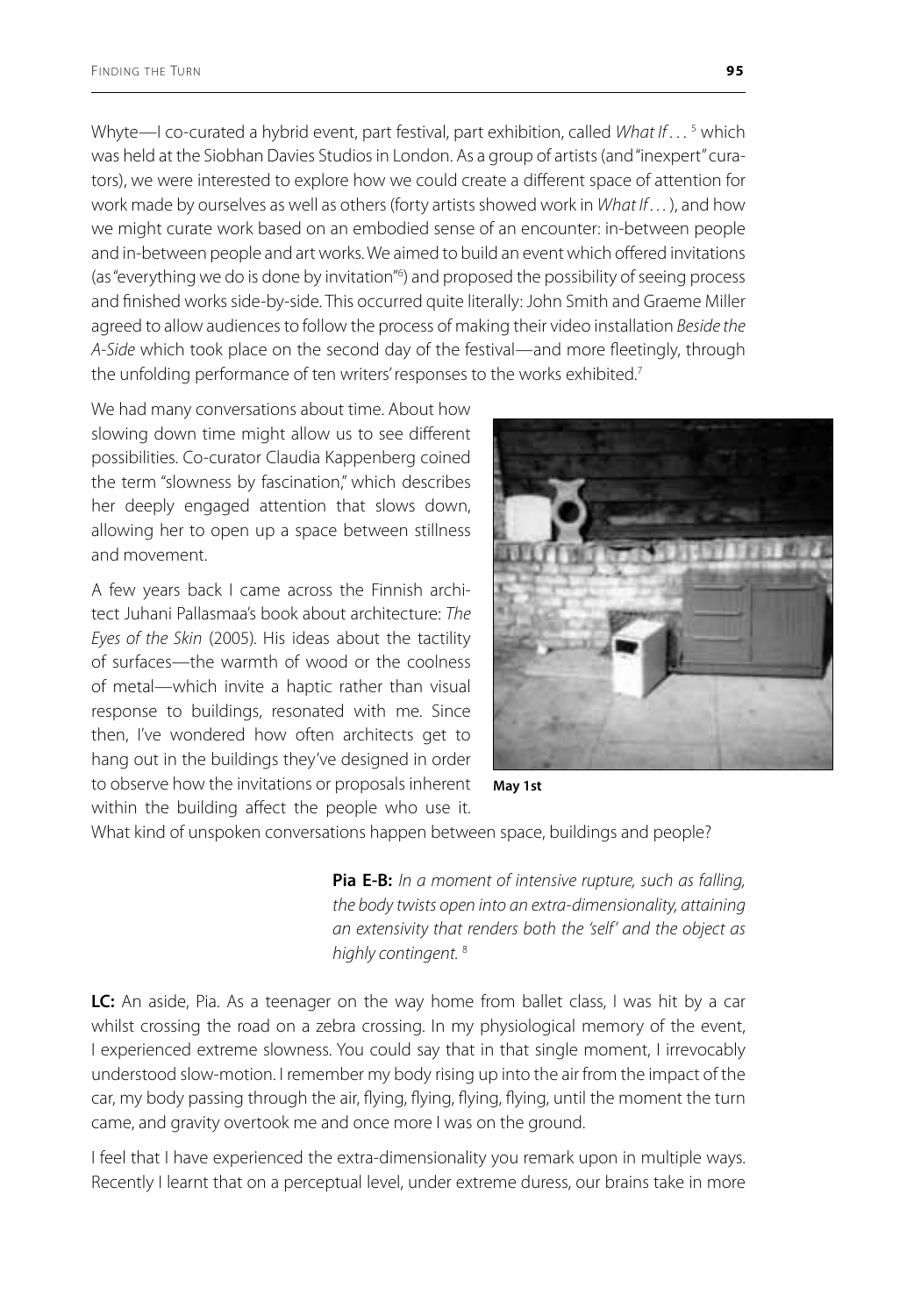information than in our ordinary day-to-day perception, which, (like the use of high-speed film recording at, for instance, 100fps instead of 24fps) results in us experiencing *more* and *slower.* In my memory and in my dreams, sometimes the event of the car hitting me is so slow that it comes to a stand-still. Instead of my falling happening like that of the van going over the edge in *Inception* (2010), it judders to a halt and takes place in still images like



my own personal version of*La Jetée* (1962). Time has stretched itself, and this moment (twenty-five years ago now) is still on-going in my foundation, in my skeleton. Because just as the material of glass gives way to gravity, so have my bones absorbed and responded to the dynamic force-of-car impact. An invisible (to others), slight twist reverberates through my right side. If I was a building and needed to attempt to maintain stillness, I'd be leaning sideways through the effort.

> **Pia E-B:** *Art does not reproduce the visible; rather, it makes visible.*<sup>9</sup>

**LC:** Pia, when you quote Paul Klee, a quote I like very much, it brings two other quotes to my mind. Another by Paul Klee: "A line is a dot that went for a walk."10 And one by Robert Bresson describing his

work as, "A visible parlance of bodies, objects, houses, roads, trees, fields."11

Klee's characterisation of the line through its movement, reminds me of the inherent, gestural quality of mark-making—of how the handiwork of a work can always be uncovered. Of how we can feel the presence of the person holding a camera as much as imagine the hand that held the calligrapher's pen or the painter's brush.

Sometimes I forget to look for the handiwork of a building. Like Pallasmaa's writing, your writing reminds me to re-focus my attention so that I can see the touch of a hand/s on a much larger scale.

As you might imagine, the act of conversing is something I hold dear. This is because it allows for an exchange with another, and also because exchange allows for a shift of position, a different point of view. Bresson's quote allows me to imagine different kinds of conversation—that the bodies and objects, trees and fields in my work might have a particular manner of speaking, set in motion by me, but also beyond what I might have intended.

Art-making as a conversation: an unpredictable form, full of movement which meanders, takes a walk, changes rhythm . . . all the while revealing delicate and particular patterns of thought which fall in and out of silence.

Dan Beachy-Quick, a poet and writer based in Chicago, wrote a "primer" to the films I've made with Goat Island; he brings attention to the invisible beneath the visible and reminds me that what you can see is only half the story: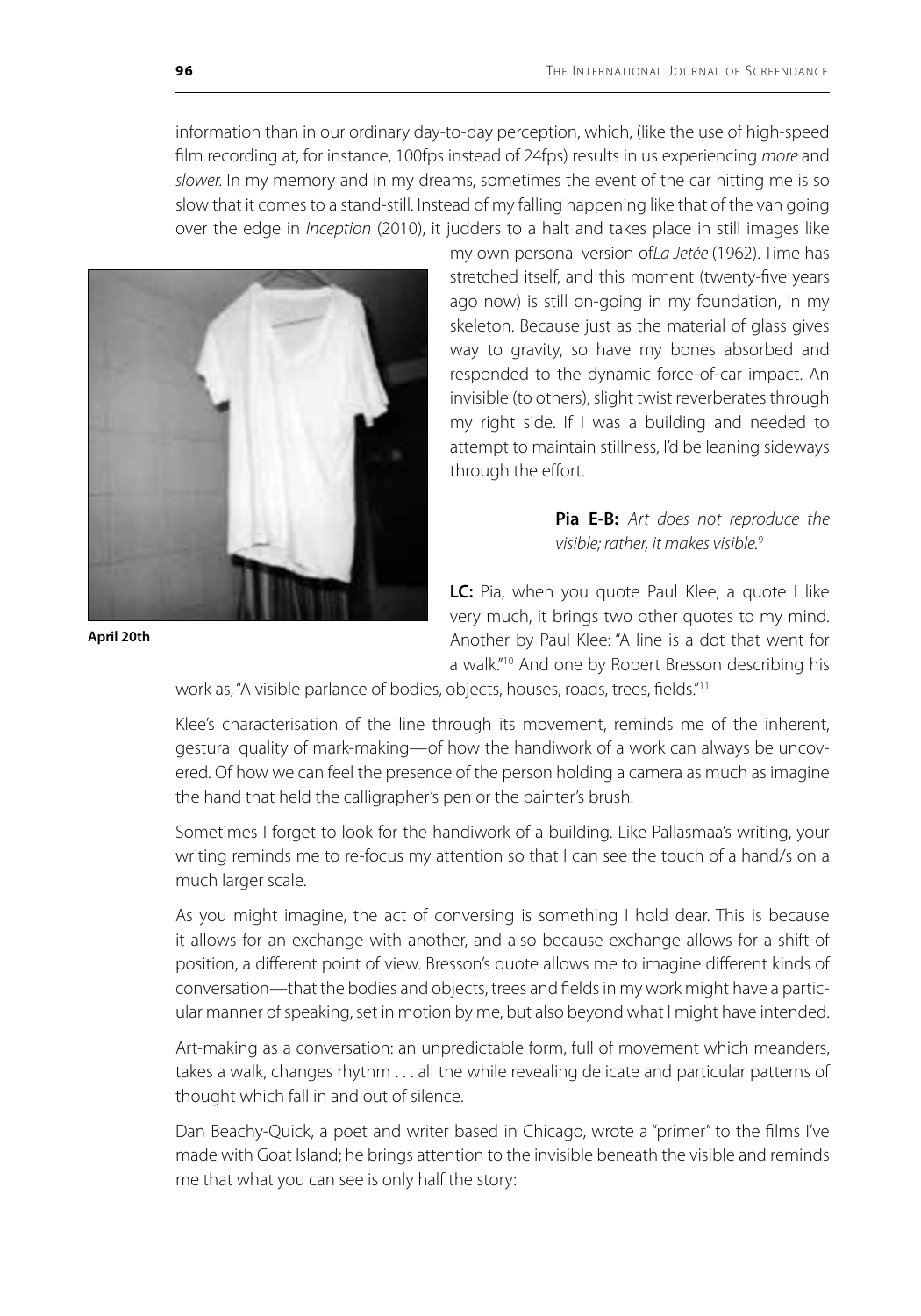"Our movements trace our complexity. When we're silent and when we stand still we are not resting. We're searching inside ourselves for the turn."<sup>12</sup>

Lito Walkey stands still on one leg, with the other knee raised to a right angle for the duration of two James Taylor songs (or 7 3/4 minutes) in Goat Island's eighth performance *When will the September Roses Bloom / Last Night Was Only A Comedy* (2005).

This image appears as an extended hiatus and was appropriated as a "found" action from Institute Benjamenta—a film by the Brothers Quay (1995). The original action was part of a series, practised within a strange, dream-like school for the training of servants.

Alongside simply being an interruption in continuity, a hiatus can be a break in pronunciation, a break between adjacent vowels in the sounding of a word.



**April 19th**

Lito is left to stand by herself, her arms pointing down by her sides but slightly apart from her body. The deliberate and delicate tension in her arms drawing our eyes both away from and towards the tension in her thigh held perpendicular to the floor. She evokes an image of concentrated stillness and yet we gradually begin to perceive how much movement is involved in maintaining this stillness. After a while we begin to realise that she is creating the stillness outside of herself.

The stillness she creates has a shape and a weight, a rhythm and a structure. It makes visible a flow of constantly shifting invisible images: a servant . . . a cowboy . . . a punishment . . . a statement . . . a building . . . a bridge . . . a machine . . . a tree . . . a leaf . . . a bird . . . a child . . . a falling . . .

## **References**

Beachy-Quick, Dan. "A Primer to the Films of Goat Island." Unpublished gallery text on the occasion of the Betty Rymer Faculty Sabbatical Exhibition, 2006.

Bresson, Robert. *Notes on the Cinematographer* . Los Angeles: Green Integer, 1997.

- Cage, John. Acceptance speech for Carl Sczuka Prize for *Roaratorio: An Irish Circus on Finnegans Wake.*  Donnaueschingen, 1979.
- Ednie-Brown, Pia. "Falling into the Surface (toward a materiality of affect)." *Hypersurface ArchitectureII* 69, no. 9/10 (1999): 8–11.
- Goat Island. *When Will the September Roses Bloom? / Last Night Was Only A Comedy*, 2005. Performance.
- Goulish, Matthew. *39 Microlectures: In Proximity of Performance* . London: Routledge, 2000.
- *Inception* . Directed by Christopher Nolan. USA: Warner Bros Pictures, 2010.
- *Institute Benjamenta or This Dream People Call Human Life* . Directed by Steven Quay and Timothy Quay. UK: Image Forum, 1995.
- Klee, Paul*. Notebooks, Vol 1: The Thinking Eye* . Edited by J. Spiller. Translated by R. Manheim. London: Lund Humphries, 1961.

*La Jetée* . Directed by Christ Marker. France: Argos Films, 1962.

Pallasmaa, Juhani. *The Eyes of the Skin: Architecture and the Senses* . Chichester: Academy Editions Ltd, 1996.